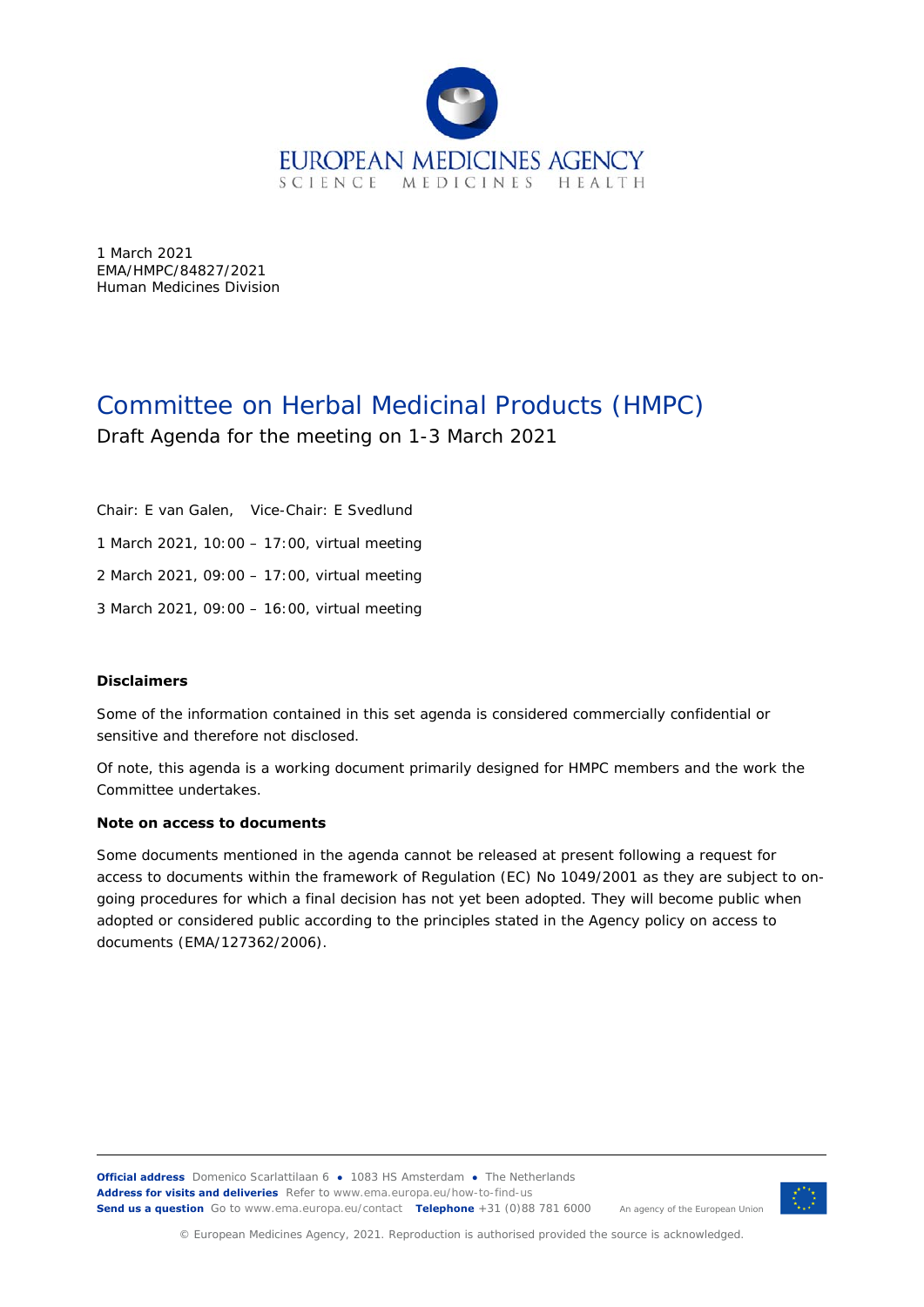# **Table of contents**

| 1.     | <b>Introduction</b>                                                                                                                                                                    | 5              |
|--------|----------------------------------------------------------------------------------------------------------------------------------------------------------------------------------------|----------------|
| 1.1.   | Welcome and declarations of interest of members, alternates and experts5                                                                                                               |                |
| 1.2.   |                                                                                                                                                                                        |                |
| 1.3.   |                                                                                                                                                                                        |                |
| 2.     | EU herbal monographs and list entries for adoption                                                                                                                                     | 5              |
| 2.1.   |                                                                                                                                                                                        |                |
| 2.1.1. | Overview of HMPC/MLWP assessment work including the Rapporteurship distribution -                                                                                                      |                |
| 2.1.2. |                                                                                                                                                                                        |                |
| 2.2.   | Revised EU herbal monographs and list entries for final adoption  6                                                                                                                    |                |
| 2.3.   | Revised EU herbal monographs and list entries for public consultation  6                                                                                                               |                |
| 2.3.1. |                                                                                                                                                                                        |                |
| 2.3.2. | Monograph on Trigonellae foenugraeci semen and supporting documents  6                                                                                                                 |                |
| 2.4.   | Reviewed EU herbal monographs and list entries for decision on revision 6                                                                                                              |                |
| 2.4.1. |                                                                                                                                                                                        |                |
| 2.4.2. |                                                                                                                                                                                        |                |
| 2.5.   | EU herbal monographs, list entries and public statements for final adoption 6                                                                                                          |                |
| 2.6.   | EU herbal monographs, list entries and public statements for adoption for release                                                                                                      |                |
| 2.6.1. | Public statement on Saccharomyces cerevisiae CBS 5926 and supporting documents 7                                                                                                       |                |
| 2.6.2. |                                                                                                                                                                                        |                |
| 2.6.3. | Monograph on Taraxaci officinalis radix and supporting documents - postponed  7                                                                                                        |                |
| 2.6.4. | Monograph on Vaccinii macrocarpi fructus and supporting documents7                                                                                                                     |                |
| 2.7.   | EU herbal monographs, list entries and public statements - post finalisation7                                                                                                          |                |
| 3.     | <b>Referral procedures</b>                                                                                                                                                             | $\overline{z}$ |
| 4.     | <b>Guidelines and guidance documents</b>                                                                                                                                               | 7              |
| 4.1.   | Non-clinical/clinical safety and efficacy and multidisciplinary7                                                                                                                       |                |
| 4.1.1. | Public statement on the use of herbal medicinal products containing toxic, unsaturated<br>pyrrolizidine alkaloids (PAs) including recommendations regarding contamination with PAs     |                |
| 4.2.   |                                                                                                                                                                                        |                |
| 4.2.1. | Guideline on quality of herbal medicinal products/traditional herbal medicinal products                                                                                                |                |
| 4.2.2. | Guideline on specifications: test procedures and acceptance criteria for herbal substances,<br>herbal preparations and herbal medicinal products/traditional herbal medicinal products |                |
| 4.2.3. |                                                                                                                                                                                        |                |
| 4.2.4. |                                                                                                                                                                                        |                |
| 4.3.   |                                                                                                                                                                                        |                |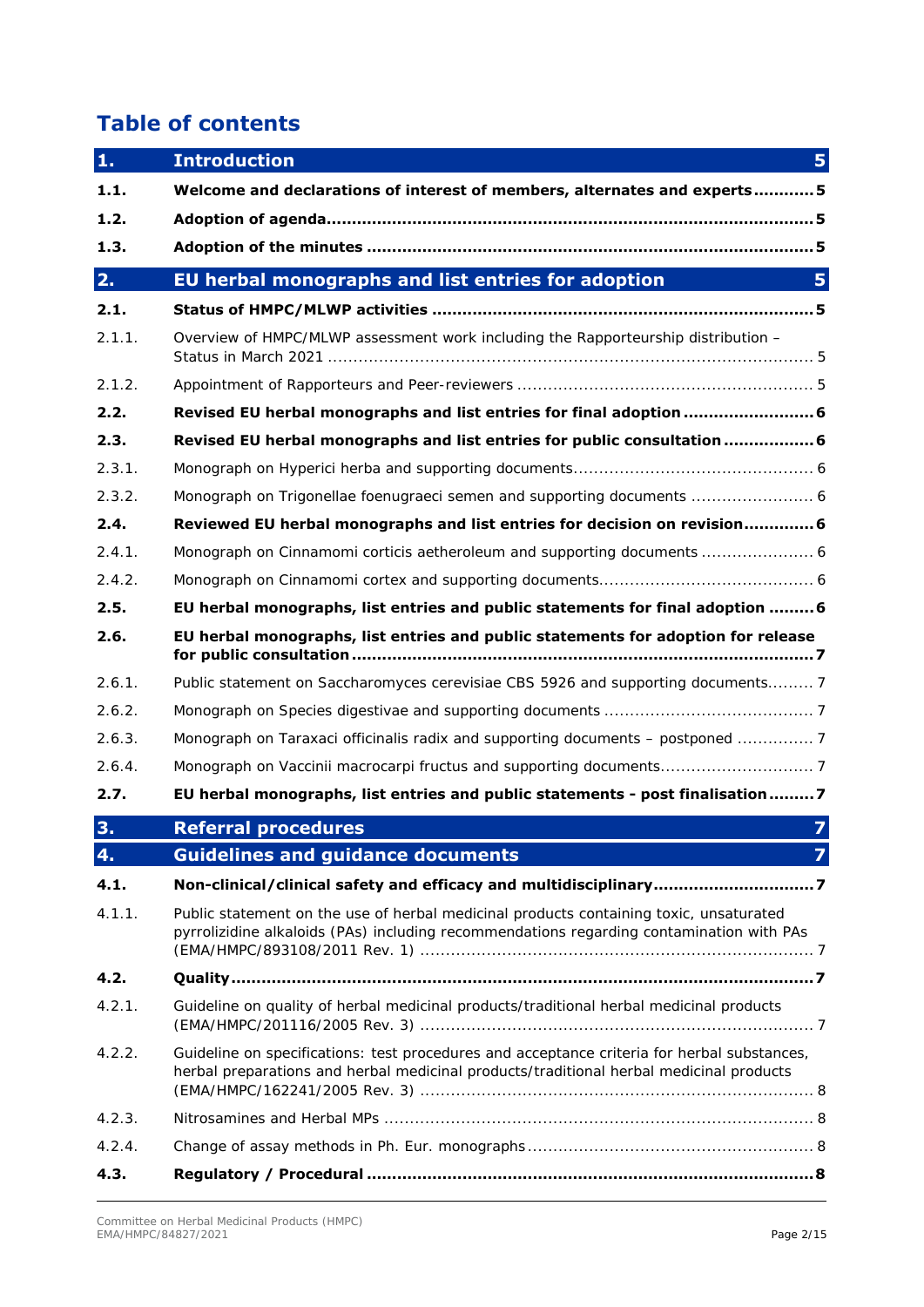| 4.3.1. |                                                                                     |
|--------|-------------------------------------------------------------------------------------|
| 4.4.   |                                                                                     |
| 4.4.1. |                                                                                     |
| 4.4.2. |                                                                                     |
| 5.     | Organisational, regulatory and methodological matters<br>8                          |
| 5.1.   |                                                                                     |
| 5.1.1. |                                                                                     |
| 5.1.2. |                                                                                     |
| 5.1.3. |                                                                                     |
| 5.1.4. | Preparation of Election of Co-opted member (Clinical pharmacology) 9                |
| 5.1.5. |                                                                                     |
| 5.2.   |                                                                                     |
| 5.2.1. |                                                                                     |
| 5.2.2. |                                                                                     |
| 5.3.   | Coordination with EMA Working Parties/Working Groups/Drafting Groups 10             |
| 5.3.1. | Public statement on the use of herbal medicinal products containing estragole 10    |
| 5.4.   |                                                                                     |
| 5.4.1. |                                                                                     |
| 5.4.2. |                                                                                     |
| 5.5.   |                                                                                     |
| 5.5.1. |                                                                                     |
| 5.6.   | Contacts of the HMPC with external parties and interaction with the Interested      |
| 5.6.1. |                                                                                     |
| 5.6.2. |                                                                                     |
| 5.7.   |                                                                                     |
| 5.7.1. |                                                                                     |
| 5.8.   |                                                                                     |
| 5.8.1. |                                                                                     |
| 5.9.   |                                                                                     |
| 5.10.  |                                                                                     |
| 6.     | EU herbal monographs and list entries in preparation<br>$1\overline{2}$             |
| 6.1.   | Revision of EU herbal monographs and list entries in preparation for adoption after |
| 6.2.   | Revision of EU herbal monographs and list entries in preparation for public         |
| 6.2.1. |                                                                                     |
| 6.2.2. | Monograph on Foeniculi amari fructus aetheroleum and supporting documents  12       |
| 6.2.3. |                                                                                     |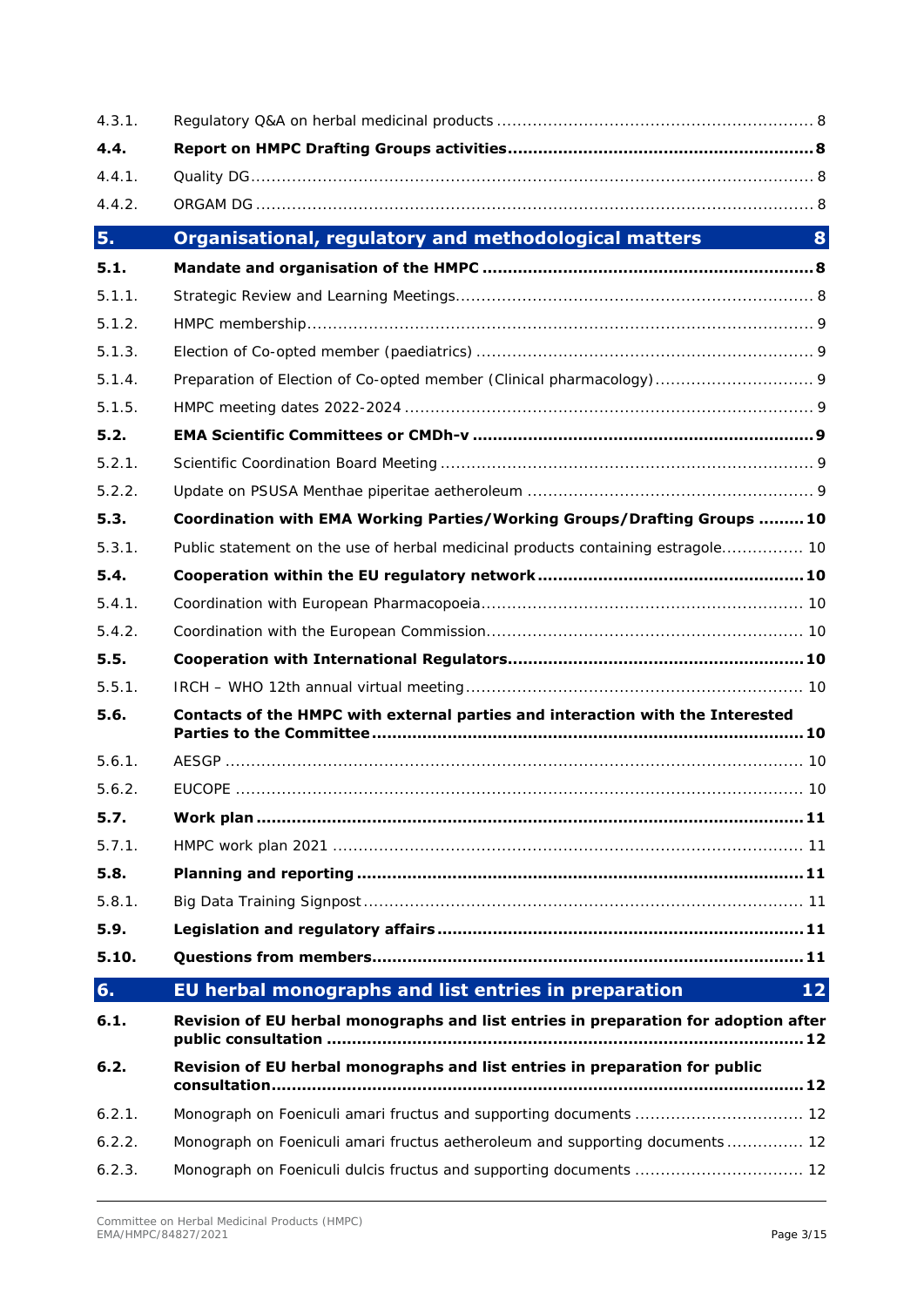| 6.2.4.  | Monograph on Juniperi pseudo-fructus and supporting documents - postponed 12           |
|---------|----------------------------------------------------------------------------------------|
| 6.2.5.  |                                                                                        |
| 6.2.6.  | Monograph on Pelargonii radix and supporting documents - postponed 12                  |
| 6.2.7.  | Monograph on Agropyri repentis rhizoma and supporting documents 12                     |
| 6.3.    | Review of EU herbal monographs and list entries in preparation for decision on         |
|         |                                                                                        |
| 6.3.1.  |                                                                                        |
| 6.3.2.  |                                                                                        |
| 6.3.3.  |                                                                                        |
| 6.3.4.  |                                                                                        |
| 6.3.5.  | Monograph on Plantaginis lanceolatae folium and supporting documents 13                |
| 6.3.6.  |                                                                                        |
| 6.3.7.  |                                                                                        |
| 6.3.8.  | Monograph on Sabalis serrulatae fructus and supporting documents  13                   |
| 6.3.9.  | Monograph on Solidaginis virgaureae herba and supporting documents - postponed 13      |
| 6.3.10. |                                                                                        |
| 6.3.11. |                                                                                        |
| 6.3.12. | Monograph on Violae tricoloris herba and supporting documents 14                       |
| 6.3.13. |                                                                                        |
| 6.4.    | EU herbal monographs and list entries in preparation for adoption after public         |
| 6.4.1.  | Monograph on Menyanthes trifoliata folium and supporting documents  14                 |
| 6.5.    | EU herbal monographs and list entries in preparation for adoption for release for      |
| 6.5.1.  | Monograph on Andrographidis paniculatae folium and supporting documents - postponed 14 |
| 6.5.2.  | Monograph on Centellae asiaticae herba and supporting documents - postponed  14        |
| 6.5.3.  |                                                                                        |
| 7.      | <b>Any other business</b><br>14                                                        |
| 7.1.    |                                                                                        |
| 7.1.1.  |                                                                                        |
| 7.1.2.  |                                                                                        |
| 7.2.    |                                                                                        |
| 7.2.1.  |                                                                                        |
| 7.2.2.  |                                                                                        |
| 7.2.3.  | EU herbal monographs, list entries and public statements - on hold 15                  |
| 7.2.4.  |                                                                                        |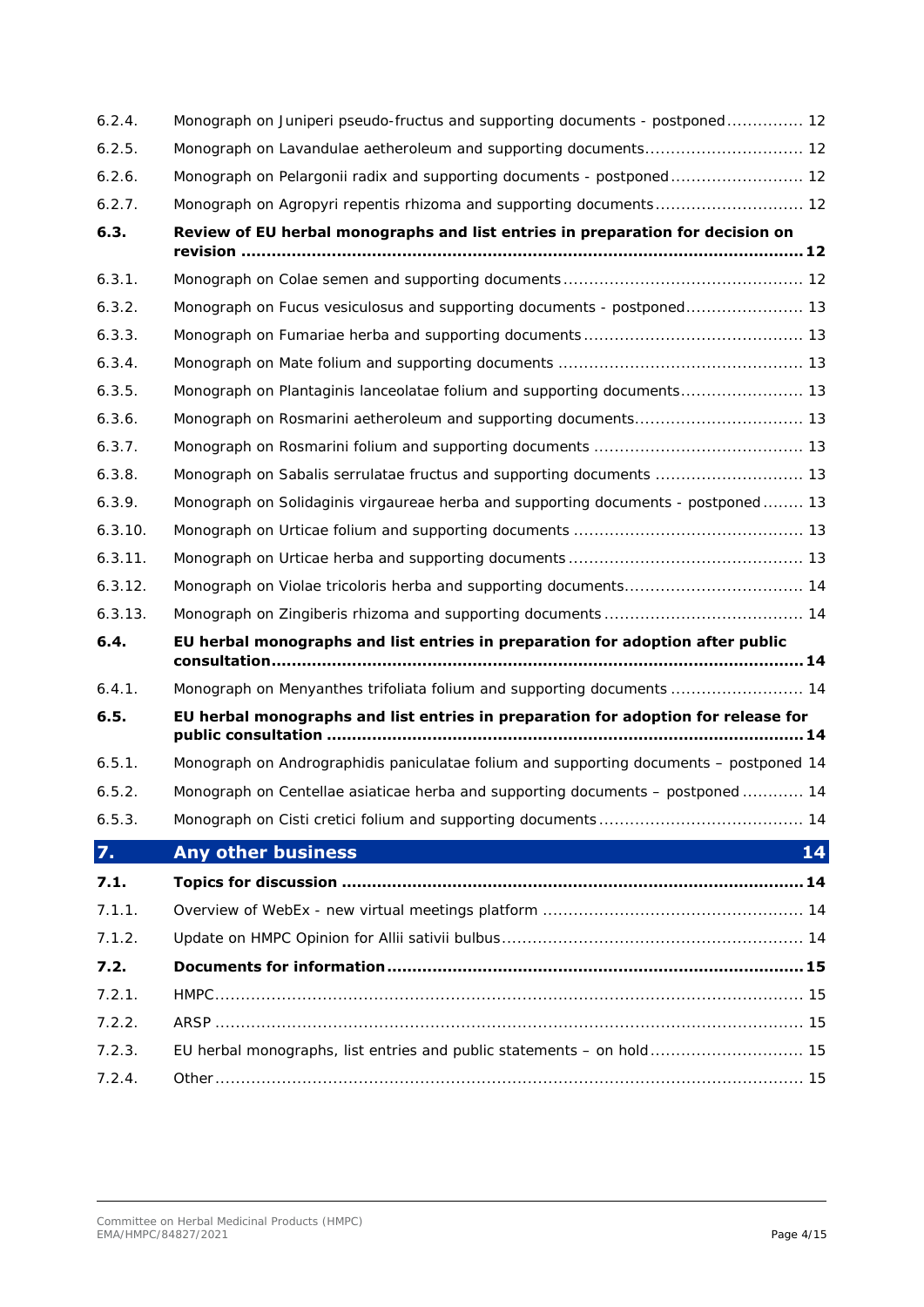## **1. Introduction**

### **1.1. Welcome and declarations of interest of members, alternates and experts**

Pre-meeting list of participants and restrictions in relation to declarations of interests applicable to the items of the agenda for the HMPC plenary session to be held on 1-3 March 2021. See March 2021 HMPC minutes (to be published post May 2021 HMPC meeting).

### **1.2. Adoption of agenda**

HMPC agenda for 1-3 March 2021.

Time schedule for 1-3 March 2021.

### **1.3. Adoption of the minutes**

HMPC minutes for 11-13 January 2021.

# **2. EU herbal monographs and list entries for adoption**

### **2.1. Status of HMPC/MLWP activities**

2.1.1. Overview of HMPC/MLWP assessment work including the Rapporteurship distribution – Status in March 2021

Report: HMPC Chair

**Action**: for discussion

Document: Overview

### 2.1.2. Appointment of Rapporteurs and Peer-reviewers

Report: HMPC Chair **Action**: for adoption

New Rapporteur and Peer-Reviewer:

#### Reappointments

- Aloysiae citriodorae folium
- Hyperici herba
- Mate folium
- Rosmarini aetheroleum
- Rosmarini folium
- Solidaginis virgaureae herba
- Trigonellae foenugraeci semen

New assessments to start in 2021

- Cnici benedicti herba
- Cimicifugae rhizoma/ Hyperici herba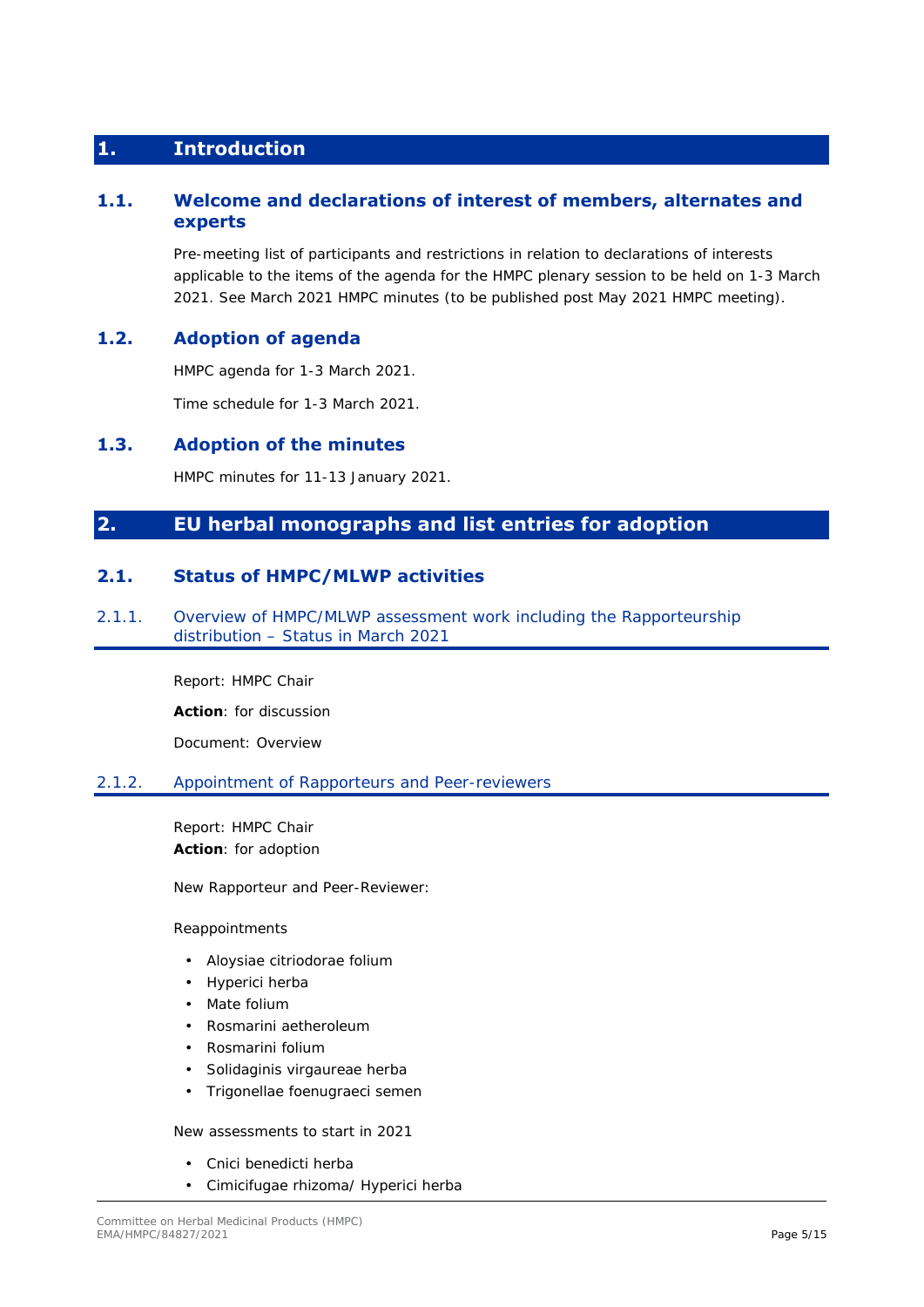New substance for decision on prioritisation

• Tribulus terrestris herba

Documents: Proposal (CZ), Summary of proposalsPeriodic reviews to start in 2021

- Cucurbitae semen
- Levistici radix
- Juglandis folium

# **2.2. Revised EU herbal monographs and list entries for final adoption**  None

### **2.3. Revised EU herbal monographs and list entries for public consultation**

2.3.1. Monograph on Hyperici herba and supporting documents

### **Action**: for adoption

Documents: MO, AR, LoR, Reader's Guidance; References: 03/822

2.3.2. Monograph on Trigonellae foenugraeci semen and supporting documents

#### **Action**: for adoption

Documents: MO, AR, LoR, Readers Guidance; References: 67/126

### **2.4. Reviewed EU herbal monographs and list entries for decision on revision**

2.4.1. Monograph on Cinnamomi corticis aetheroleum and supporting documents

#### **Action**: for adoption

Document: Review report, Readers Guidance, Vigilyze overview; References: 00/02

#### 2.4.2. Monograph on Cinnamomi cortex and supporting documents

#### **Action**: for adoption

Document: Review report, Readers guidance, Vigilyze overview; References: 00/12

### **2.5. EU herbal monographs, list entries and public statements for final adoption**

None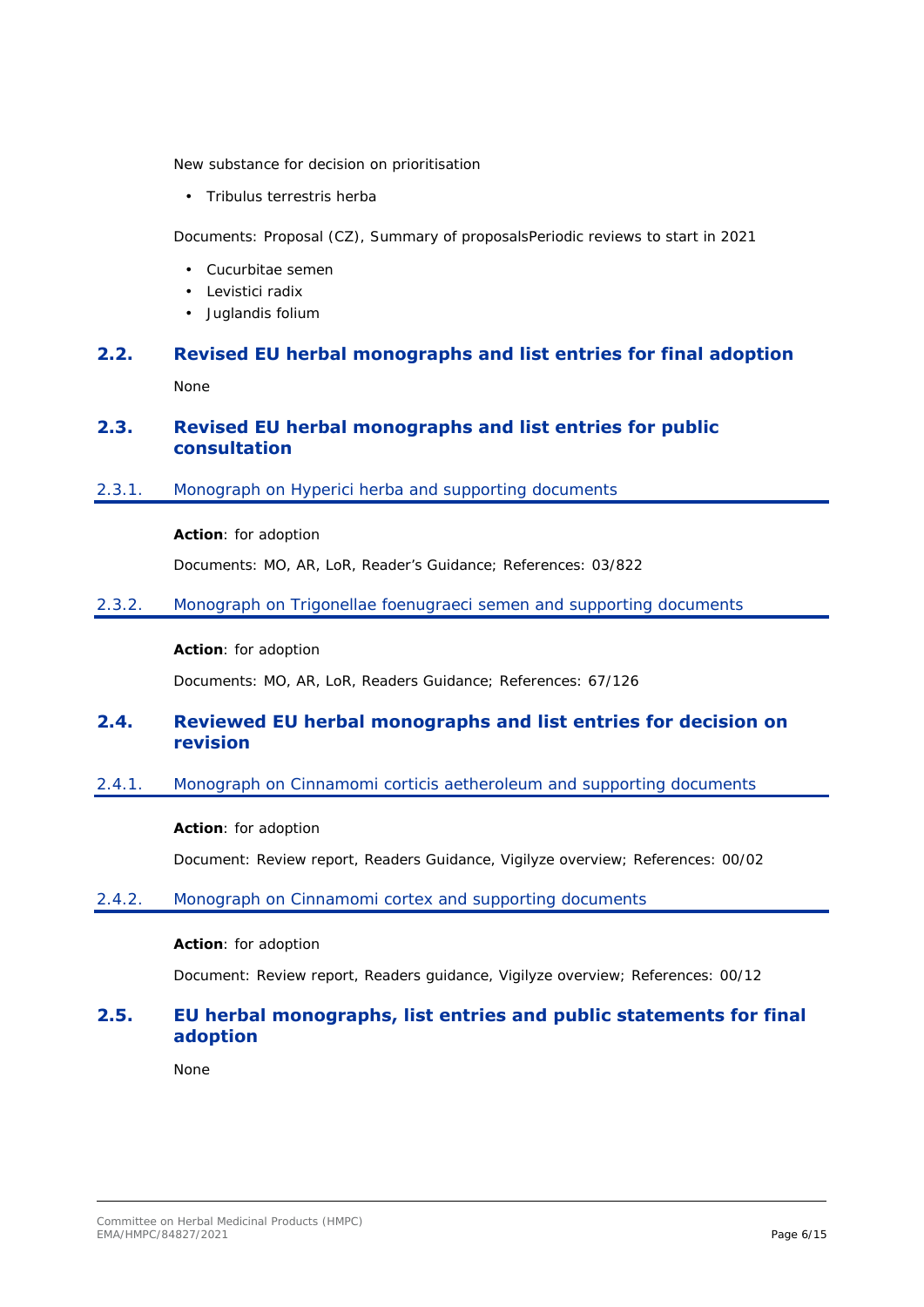### **2.6. EU herbal monographs, list entries and public statements for adoption for release for public consultation**

2.6.1. Public statement on Saccharomyces cerevisiae CBS 5926 and supporting documents

**Action**: for information

Document: PS

2.6.2. Monograph on Species digestivae and supporting documents

### **Action**: for adoption

Documents: MO, AR, LoR, email communication; References: 00/21

- 2.6.3. Monograph on Taraxaci officinalis radix and supporting documents postponed
- 2.6.4. Monograph on Vaccinii macrocarpi fructus and supporting documents

**Action**: for adoption

Documents: MO, AR, LoR; References: 459/249

### **2.7. EU herbal monographs, list entries and public statements - post finalisation**

None

# **3. Referral procedures**

None

# **4. Guidelines and guidance documents**

### **4.1. Non-clinical/clinical safety and efficacy and multidisciplinary**

4.1.1. Public statement on the use of herbal medicinal products containing toxic, unsaturated pyrrolizidine alkaloids (PAs) including recommendations regarding contamination with PAs (EMA/HMPC/893108/2011 Rev. 1)

> **Action:** for discussion Documents: [Draft PS,](https://www.ema.europa.eu/en/documents/public-statement/draft-public-statement-use-herbal-medicinal-products-containing-toxic-unsaturated-pyrrolizidine_en-0.pdf) OoC

## **4.2. Quality**

4.2.1. Guideline on quality of herbal medicinal products/traditional herbal medicinal products (EMA/HMPC/201116/2005 Rev. 3)

#### **Action:** for information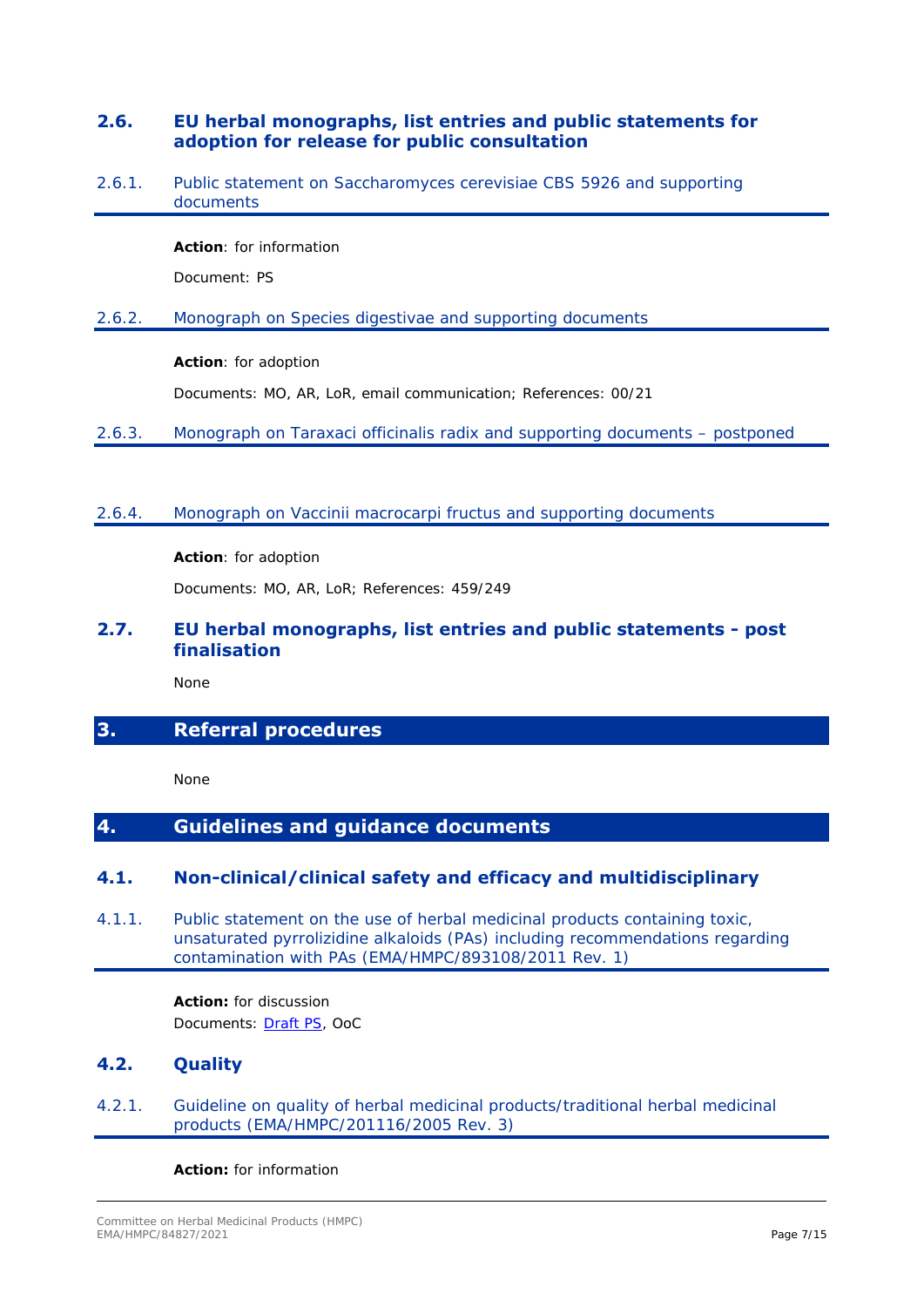Documents: [Draft Guideline](https://www.ema.europa.eu/en/documents/scientific-guideline/draft-guideline-quality-herbal-medicinal-products/traditional-herbal-medicinal-products-revision-3_en.pdf), OoC

4.2.2. Guideline on specifications: test procedures and acceptance criteria for herbal substances, herbal preparations and herbal medicinal products/traditional herbal medicinal products (EMA/HMPC/162241/2005 Rev. 3)

### **Action:** for information

Document: [Draft Guideline](https://www.ema.europa.eu/en/documents/scientific-guideline/draft-guideline-specifications-test-procedures-acceptance-criteria-herbal-substances-herbal/traditional-herbal-medicinal-products-revision-3_en.pdf), OoC

### 4.2.3. Nitrosamines and Herbal MPs

### **Action:** for discussion

Documents: CMDh practical guidance for Marketing Authorisation Holders

### 4.2.4. Change of assay methods in Ph. Eur. monographs

**Action**: for discussion

### **4.3. Regulatory / Procedural**

### 4.3.1. Regulatory Q&A on herbal medicinal products

### **Action:** for discussion

Documents: Proposals for Q&A on use combination monographs; Regulatory Q&A on herbal [medicinal products](https://www.ema.europa.eu/en/documents/other/regulatory-questions-answers-herbal-medicinal-products_en.pdf), Proposal modification Q18 Non-European Reg Q&A, [Q&A on the EU](https://www.ema.europa.eu/en/documents/regulatory-procedural-guideline/questions-answers-european-union-framework-traditional-herbal-medicinal-products-including-those-non_en.pdf)  [framework for \(T\)HMP, including those from a 'non-European' tradition](https://www.ema.europa.eu/en/documents/regulatory-procedural-guideline/questions-answers-european-union-framework-traditional-herbal-medicinal-products-including-those-non_en.pdf)

### **4.4. Report on HMPC Drafting Groups activities**

4.4.1. Quality DG

None

### 4.4.2. ORGAM DG

None

# **5. Organisational, regulatory and methodological matters**

### **5.1. Mandate and organisation of the HMPC**

### 5.1.1. Strategic Review and Learning Meetings

Portugal Presidency virtual meeting – 17-18 March 2021 Report: A P Martins **Action:** for information Document: Agenda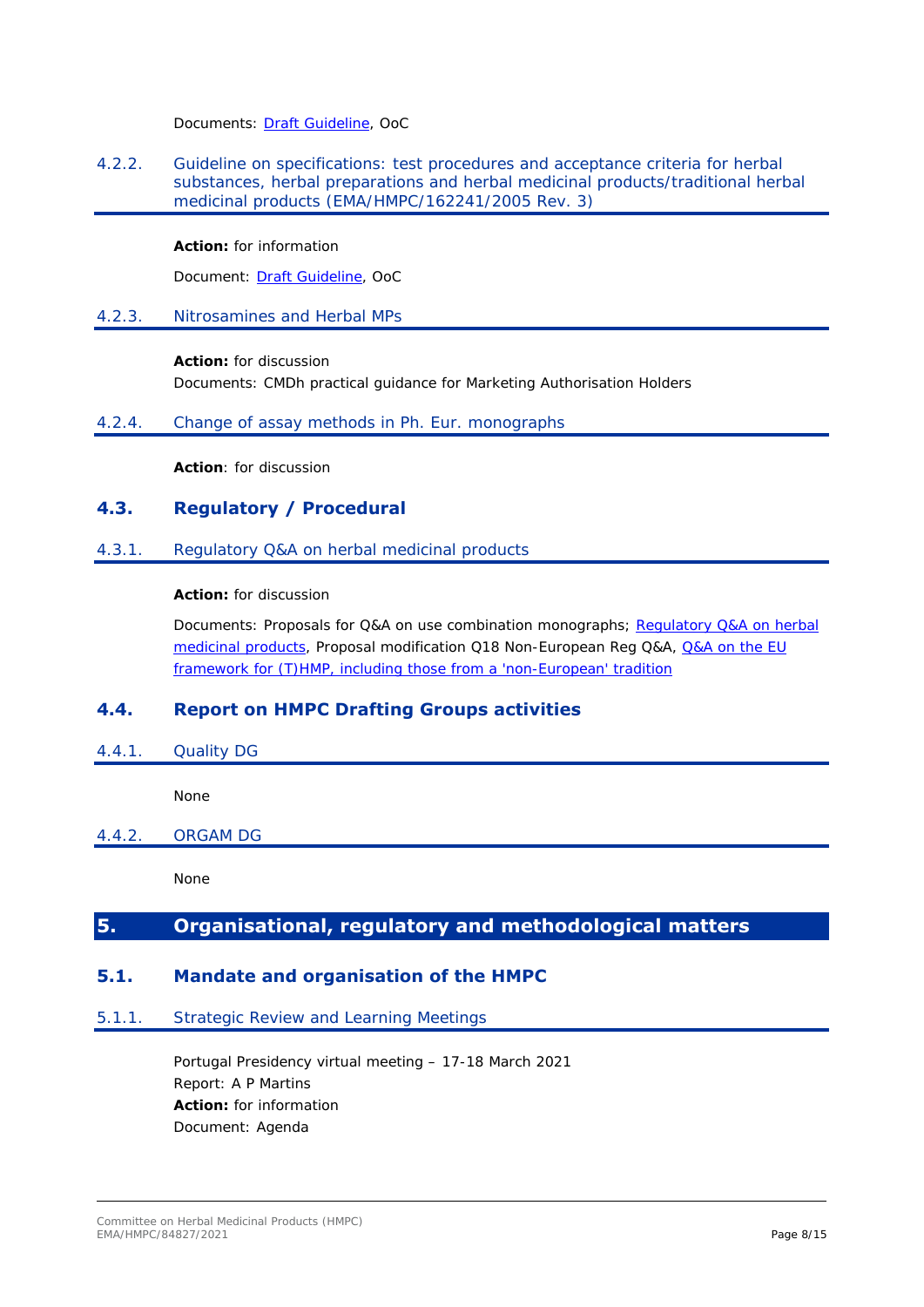### 5.1.2. HMPC membership

New membership:

- Ireland, Jacqueline Masterson (alternate) as of 14 January 2021
- Luxembourg, Jane Murray (alternate) as of 17 February 2021
- Spain, Olga Maria Palomino (member) as of 21 February 2021

End of membership:

- Spain, Adela Nunez Velazquez (member) as of 22 February 2021
- Lithuania, Audronis Lukosius (alternate) as of 1 March 2021

### 5.1.3. Election of Co-opted member (paediatrics)

Report: HMPC Chair

**Action:** for adoption

Documents: Call for nominations dated 21 January 2021[, Procedure for the nomination and](https://www.ema.europa.eu/en/documents/regulatory-procedural-guideline/procedure-nomination-appointment-co-opted-members-committee-medicinal-products-human/veterinary-use-committee-herbal-medicinal-products-effective-01/08/2016_en.pdf)  [appointment of co-opted members of the CHMP, CVMP and HMPC](https://www.ema.europa.eu/en/documents/regulatory-procedural-guideline/procedure-nomination-appointment-co-opted-members-committee-medicinal-products-human/veterinary-use-committee-herbal-medicinal-products-effective-01/08/2016_en.pdf), Candidature

### 5.1.4. Preparation of Election of Co-opted member (Clinical pharmacology)

Report: HMPC Chair

**Action:** for discussion

Documents: Expertise of HMPC members

#### 5.1.5. HMPC meeting dates 2022-2024

**Action:** for adoption Document: Meeting dates

### **5.2. EMA Scientific Committees or CMDh-v**

#### 5.2.1. Scientific Coordination Board Meeting

Report: HMPC Chair

**Action:** for information

Documents: Draft Minutes 14 December 2020, Minutes 1 February 2021

#### 5.2.2. Update on PSUSA Menthae piperitae aetheroleum

**Action**: for discussion

Documents: Presentation, MO, Email communication, [Menthae piperitae aetheroleum](https://www.ema.europa.eu/en/medicines/herbal/menthae-piperitae-aetheroleum)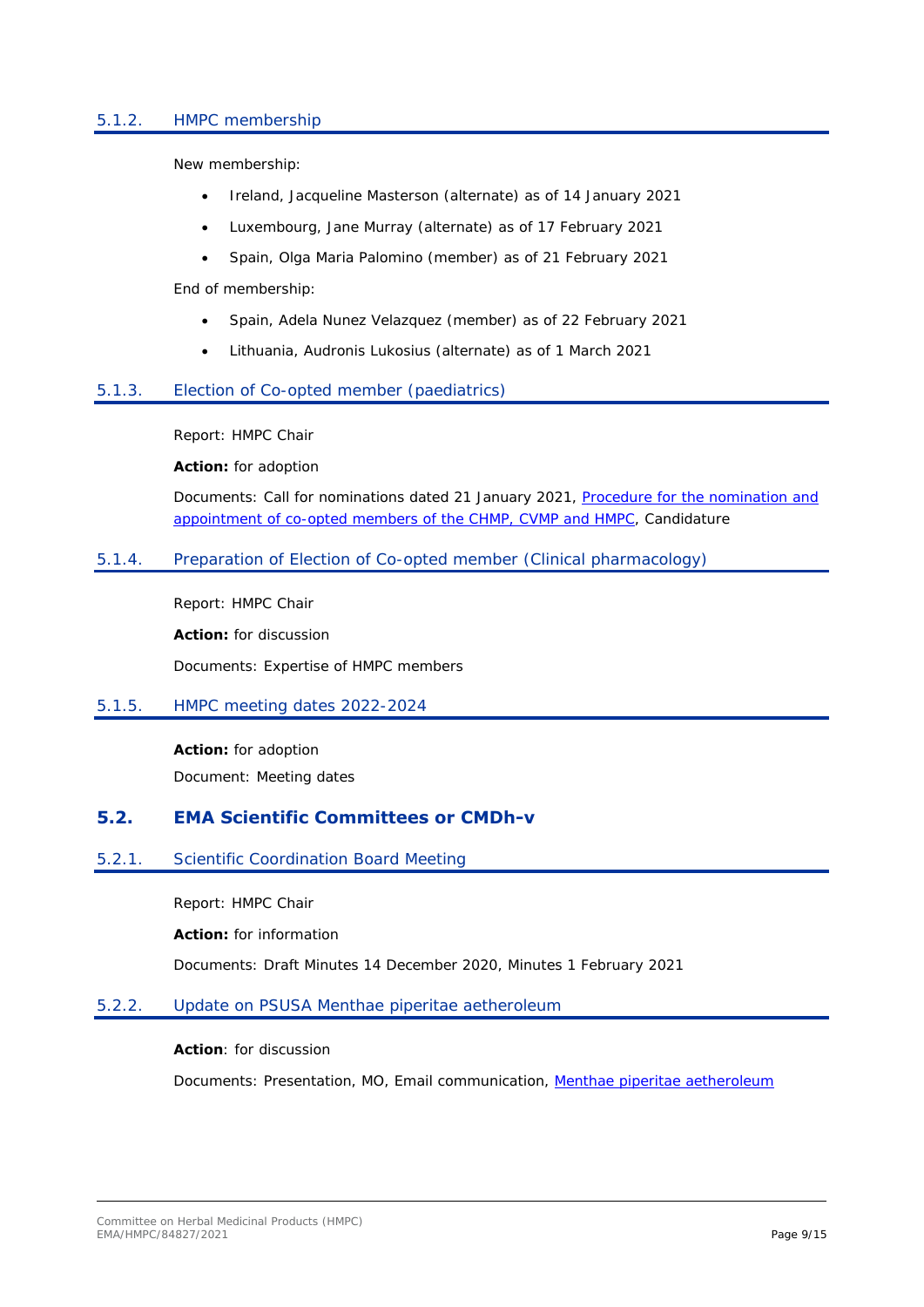### **5.3. Coordination with EMA Working Parties/Working Groups/Drafting Groups**

### 5.3.1. Public statement on the use of herbal medicinal products containing estragole

#### **Action:** for adoption

Documents: Questions to SWP, Final PS, OoC

### **5.4. Cooperation within the EU regulatory network**

### 5.4.1. Coordination with European Pharmacopoeia

- EDQM 13B expert group meeting Report: M Bald **Action**: for information Document: SoD
- EDQM TCM expert group meeting Report: M Bald **Action**: for information Document: SoD

#### 5.4.2. Coordination with the European Commission

 Cannabis for medicinal use Report: HMPC Chair, EC representative: M Leon Grzymkowska

**Action**: for adoption

• New draft EC Regulation amending Annex III of Reg 1925/2006 regarding HADs Report: EC representative: M Leon Grzymkowska;

**Action**: for information

Documents: Draft regulation; Email correspondence, [EP ENVI agenda January 2021](https://www.europarl.europa.eu/meetdocs/2014_2019/plmrep/COMMITTEES/ENVI/OJ/2021/01-25/1222832EN.pdf)

### **5.5. Cooperation with International Regulators**

#### 5.5.1. IRCH – WHO 12th annual virtual meeting

Report: HMPC Chair

**Action:** for informationDocuments: Report, Agenda, Participants list

### **5.6. Contacts of the HMPC with external parties and interaction with the Interested Parties to the Committee**

5.6.1. AESGP

Report: HMPC Chair

**Action:** for adoptionDocument: AESGP hearing report held on 18 November 2020

#### 5.6.2. EUCOPE

• Hearing to be held in May 2021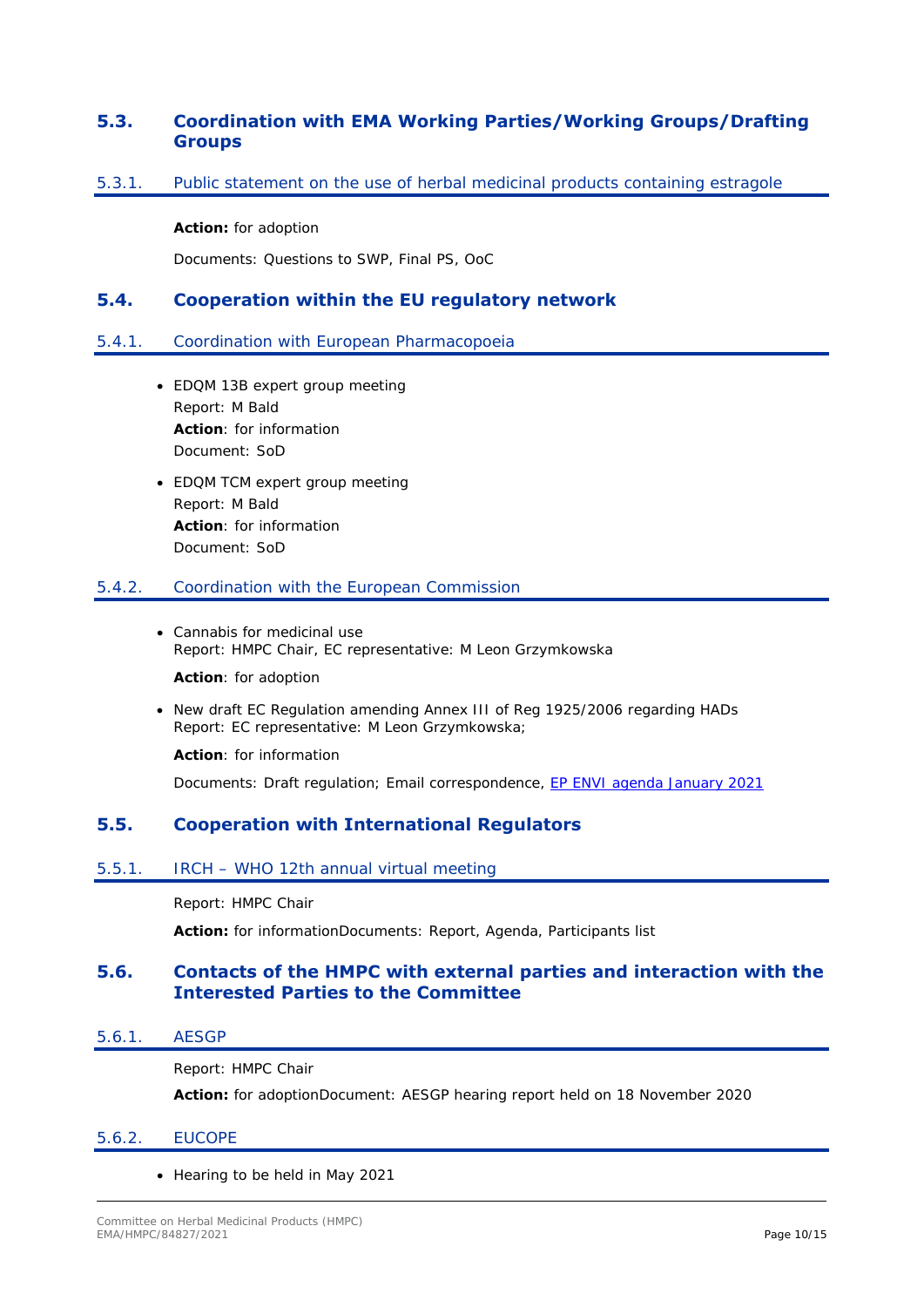Report: HMPC Chair **Action:** for discussion Document: Draft Agenda, Request for hearing

 Digital Conference on the European Health Economy Report: HMPC Chair **Action:** for information Documents: Questions on BW Event Session on Health claims; List of participants

# **5.7. Work plan**

### 5.7.1. HMPC work plan 2021

Report: HMPC Chair, HMPC Vice Chair **Action:** for information Documents: Work plan 2021, Annex 1, Annex 2

- PhV data and experiences in national assessments Report: R Laenger, HMPC Vice Chair **Action:** for discussion Document: Updated summary on national experiences with HMPC monographs and during MRP/DCP procedures; References: 29/29
- Forward planning and prioritisation Report: HMPC Vice Chair **Action:** for adoption Documents: Draft New Template
- Use of real-world data and requirements for the safe use of herbal substances in children Report: HMPC Vice Chair, H Pinto Ferreira, M Petrikova; EMA: W Peschel **Action:** for information Document: Presentation
- Development of training on assessment of applications for herbal medicinal products Report: HMPC Vice Chair, C Purdel **Action:** for information Documents: Course description template

### **5.8. Planning and reporting**

### 5.8.1. Big Data Training Signpost

**Action:** for discussion Document: Presentation

### **5.9. Legislation and regulatory affairs**

None

### **5.10. Questions from members**

None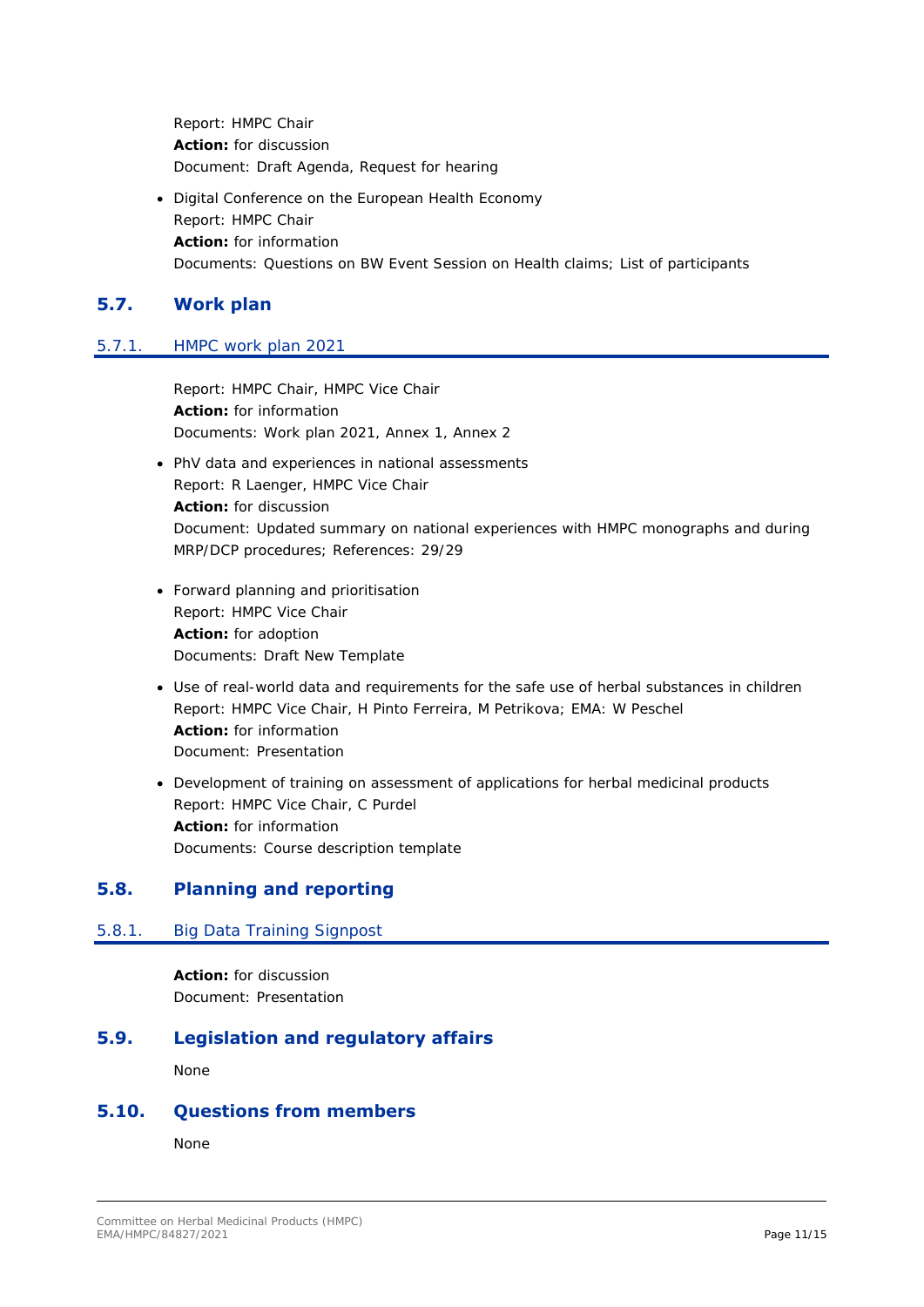# **6. EU herbal monographs and list entries in preparation**

### **6.1. Revision of EU herbal monographs and list entries in preparation for adoption after public consultation**

None

### **6.2. Revision of EU herbal monographs and list entries in preparation for public consultation**

6.2.1. Monograph on Foeniculi amari fructus and supporting documents

**Action**: for discussion

Document: See 6.2.3; References: 00/00

6.2.2. Monograph on Foeniculi amari fructus aetheroleum and supporting documents

**Action**: for discussion

Document: See 6.2.3.; References: 00/00

6.2.3. Monograph on Foeniculi dulcis fructus and supporting documents

**Action**: for discussion

Document: Presentation; References: 00/00

6.2.4. Monograph on Juniperi pseudo-fructus and supporting documents - postponed

### 6.2.5. Monograph on Lavandulae aetheroleum and supporting documents

**Action**: for discussion

Documents: Reader's Guidance

- 6.2.6. Monograph on Pelargonii radix and supporting documents postponed
- 6.2.7. Monograph on Agropyri repentis rhizoma and supporting documents

#### **Action:** for discussion

Documents: Draft MO, AR, LoR, Readers Guidance; References: 74/67

### **6.3. Review of EU herbal monographs and list entries in preparation for decision on revision**

### 6.3.1. Monograph on Colae semen and supporting documents

#### **Action**: for discussion

Documents: Review report; References: 164/53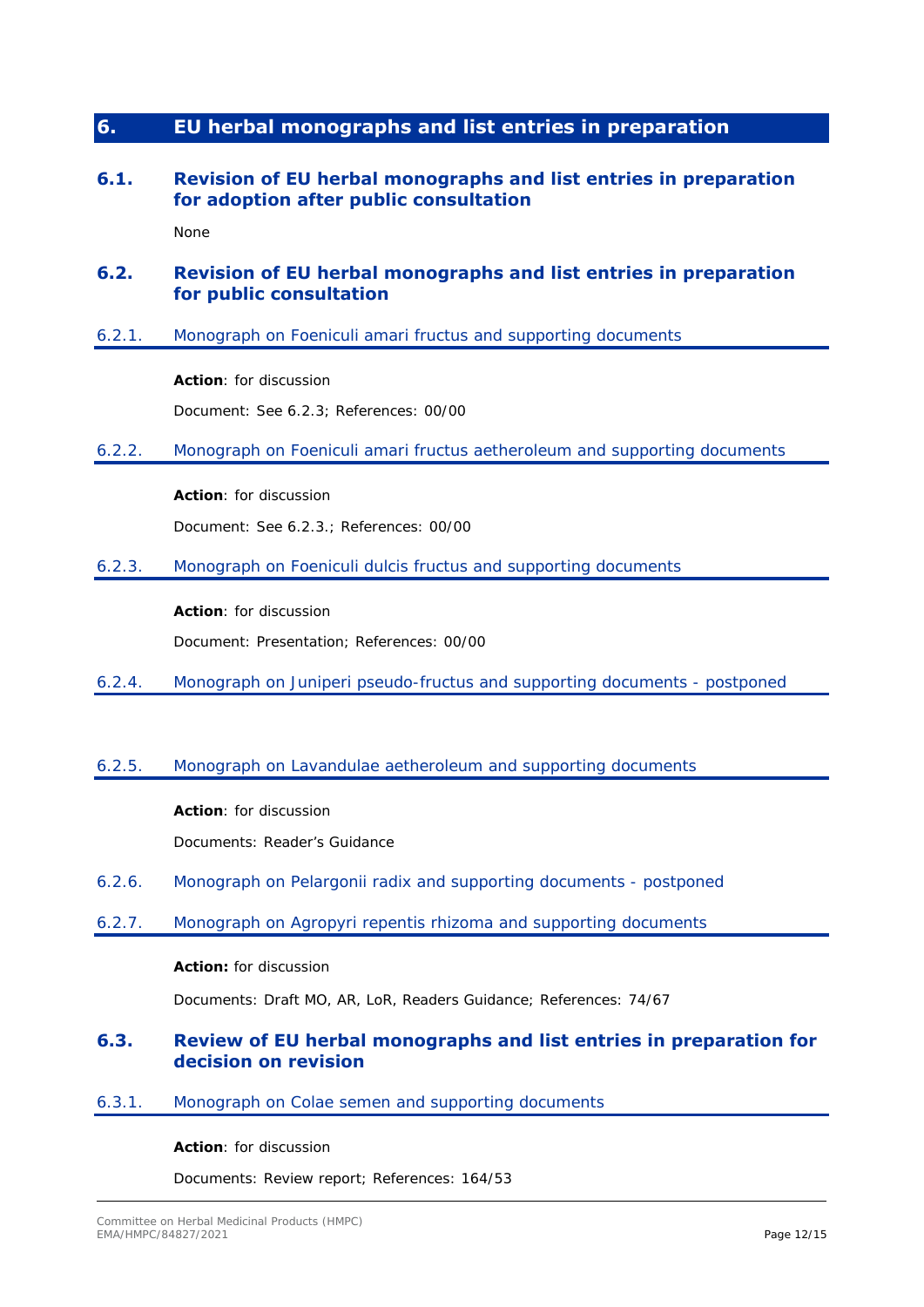### 6.3.2. Monograph on Fucus vesiculosus and supporting documents - postponed

#### 6.3.3. Monograph on Fumariae herba and supporting documents

#### **Action**: for discussion

Documents: Review report, Reader's guidance; References: 00/16

#### 6.3.4. Monograph on Mate folium and supporting documents

### **Action**: for discussion

Documents: Review report, email correspondence ; References: 00/34

#### 6.3.5. Monograph on Plantaginis lanceolatae folium and supporting documents

**Action**: for discussion

Document: Review report; References: 00/09

### 6.3.6. Monograph on Rosmarini aetheroleum and supporting documents

#### **Action**: for discussion

Documents: Review report, Presentation; References: 05/05

6.3.7. Monograph on Rosmarini folium and supporting documents

**Action**: for discussion

Documents: Review report, Presentation; References: 08/08

6.3.8. Monograph on Sabalis serrulatae fructus and supporting documents

**Action**: for discussion Document: Review report; References 52/37

6.3.9. Monograph on Solidaginis virgaureae herba and supporting documents - postponed

### 6.3.10. Monograph on Urticae folium and supporting documents

**Action**: for discussion

Document: Review report; References: 28/11

### 6.3.11. Monograph on Urticae herba and supporting documents

#### **Action**: for discussion

Document: Review report; References: 28/06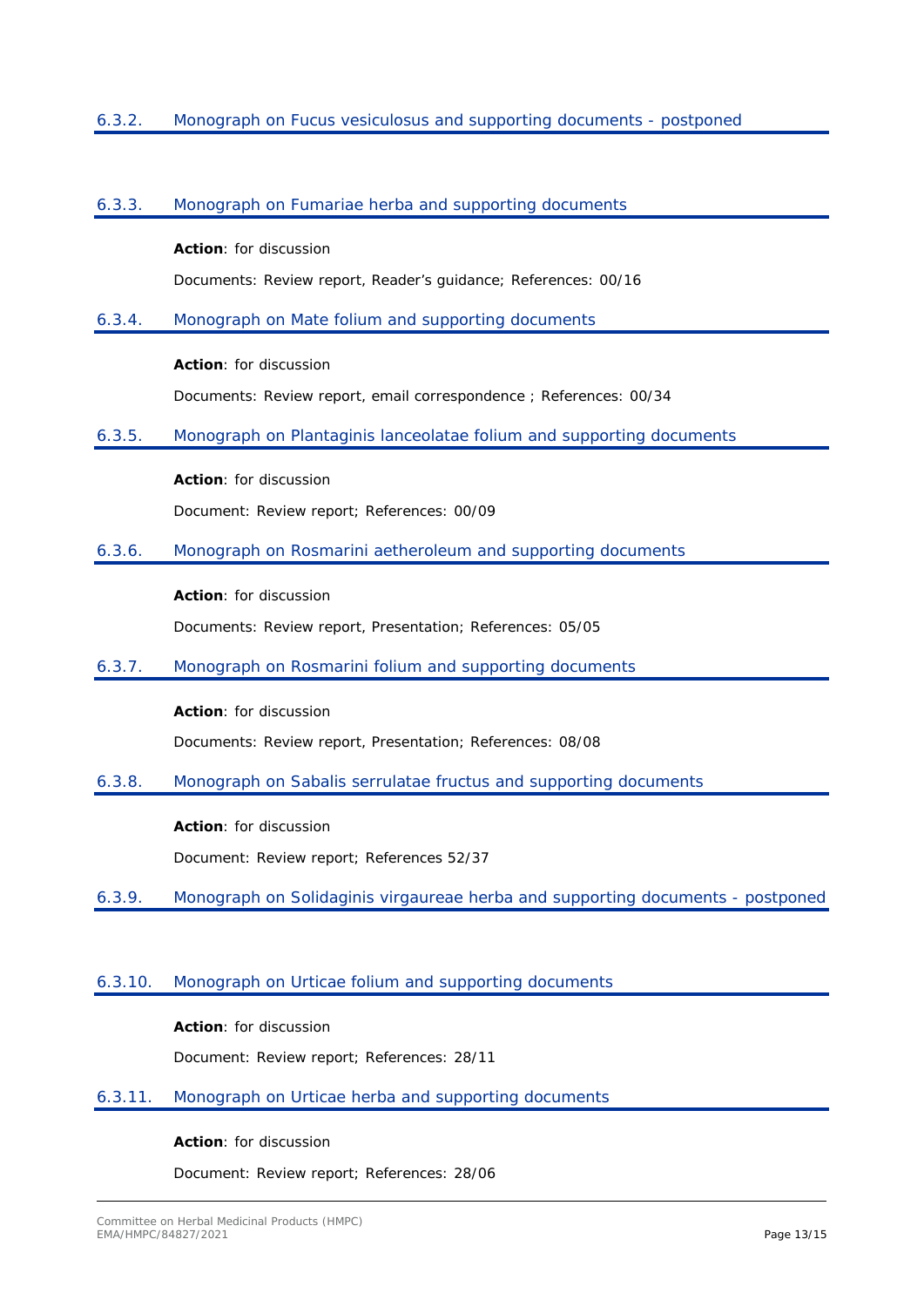### 6.3.12. Monograph on Violae tricoloris herba and supporting documents

#### **Action**: for discussion

Documents: Review report, email correspondence; References: 28/25

#### 6.3.13. Monograph on Zingiberis rhizoma and supporting documents

#### **Action**: for discussion

Document: Readers Guidance, Presentation; References: 137/25

### **6.4. EU herbal monographs and list entries in preparation for adoption after public consultation**

6.4.1. Monograph on Menyanthes trifoliata folium and supporting documents

### **Action**: for discussion

Documents: Draft MO, AR, LoR; References: 77/73

### **6.5. EU herbal monographs and list entries in preparation for adoption for release for public consultation**

- 6.5.1. Monograph on Andrographidis paniculatae folium and supporting documents postponed
- 6.5.2. Monograph on Centellae asiaticae herba and supporting documents postponed

### 6.5.3. Monograph on Cisti cretici folium and supporting documents

### **Action**: for discussion

Documents: Draft MO, AR, LoR, Readers Guidance, Presentation; References: 00/86

### **7. Any other business**

### **7.1. Topics for discussion**

7.1.1. Overview of WebEx - new virtual meetings platform

**Action:** for discussion Document: Presentation

### 7.1.2. Update on HMPC Opinion for Allii sativii bulbus

#### **Action:** for discussion

Documents: Presentation, Opinion, [HMPC RoP](https://www.ema.europa.eu/en/documents/regulatory-procedural-guideline/hmpc-rules-procedure_en.pdf)